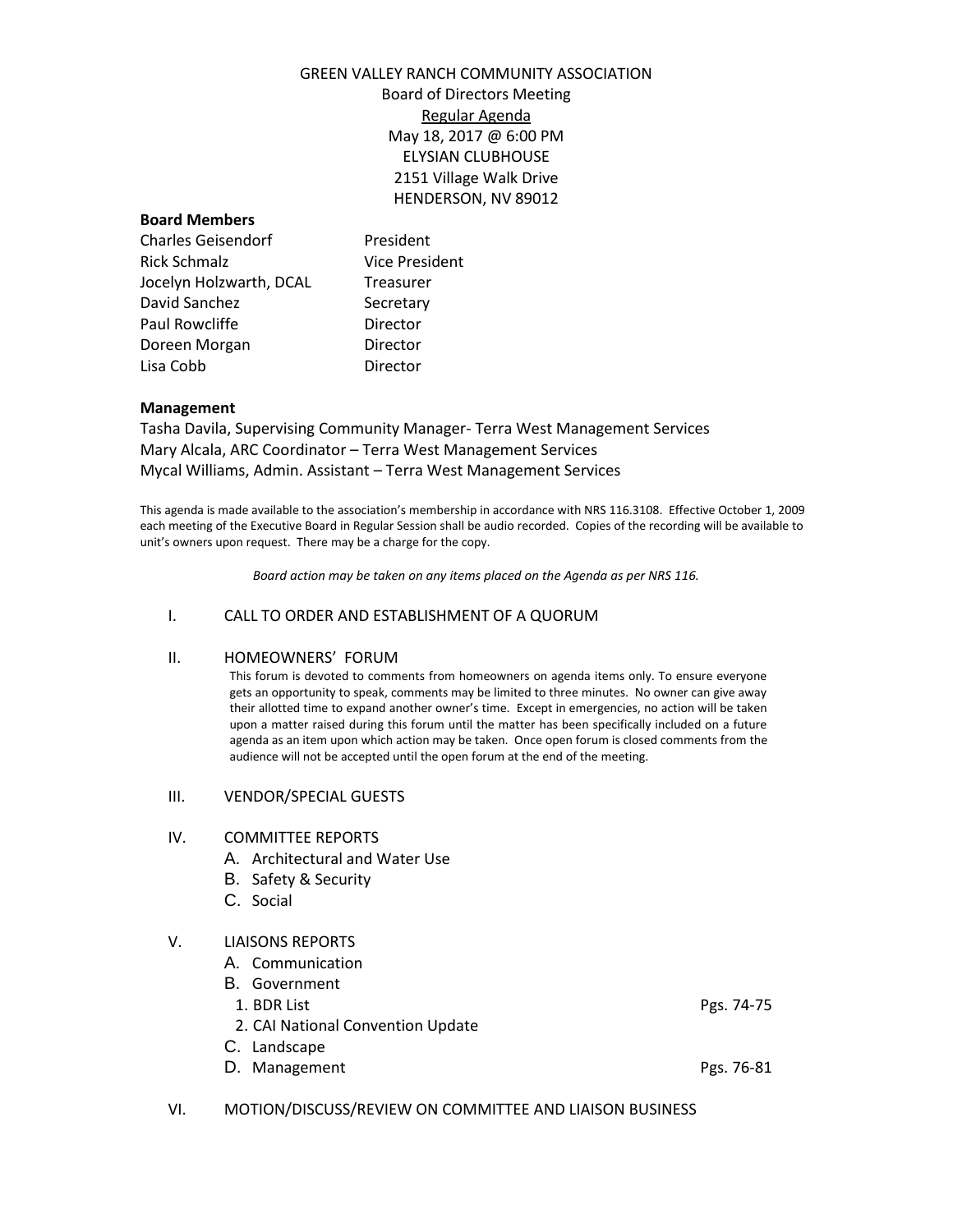### VII. CONSENT AGENDA ITEMS

Unless an item is pulled for discussion, the Board of Directors will take action on all consent agenda items with one motion, accepting the recommendations as stated on the agenda item. To pull an item for discussion, please notify the Board President before action is taken on the consent agenda items.

| A. Approval of Minutes – April 20, 2017 | Pgs. 83-86   |
|-----------------------------------------|--------------|
| B. Acceptance of Financials - None      | Pgs. 87-96   |
| C. Review of Litigation Disclosure      | Pgs. 99-105  |
| D. Next Meeting $-$ June 15, 2017       |              |
| E. 2016 Pending Reserve Projects        | Pg. 106      |
| F. 2017 Reserve Projects                | Pgs. 107-109 |
| G. Project Priority List                | Pg. 110      |
|                                         |              |

- VIII. Open Sealed Bids Motion/Discuss/Review to approve management to open sealed bids
- IX. FINANCIAL A. Treasurers Report
- X. UNFINISHED BUSINESS
	- A. Strawberry Hill Park Play Equipment Replacement Motion/Discuss/Review to approve/deny/postpone the proposals submitted Pgs. 113-120
	- B. Intertex Proposal#17-1302JH– Motion/Discuss/Review to approve/deny/postpone bid from Intertex sidewalk panels-Crystal Springs
	- C. Lighting Upgrade Proposal– Motion/Discuss/Review to approve/deny/postpone bid from Matthews Electrical Services for lighting upgrade at Cozy Hill/Carnegie for Holiday Lighting
	- D. ISG Aluminum Riser Cap Proposal Motion/Discuss/Review to approve/deny/postpone bid to replace all stake lighting with Aluminum Risers

### XI. NEW BUSINESS

- A. Newsletter I-Writer Motion/Discuss/Review to Pg. 124 approve/deny/postpone I-Writer for Newsletter articles
- B. Association Board Meeting Location Motion/Discuss/Review to Pg. 125 approve/deny/postpone possible location change for meetings
- C. Landscaping Proposal#04051706SC Motion/Discuss/Review to *Handout* approve/deny/postpone bid from Jaramillo for tree installation, NE Corner Preserve and Strawberry Hill
- D. Landscaping Proposal#04051709SC Motion/Discuss/Review to approve/deny/postpone bid from Jaramillo for tree installation, Desert Shadow Trail East of Strawberry Hill **Pg. 127** Pg. 127
- E. Landscaping Proposal#04071702KC Motion/Discuss/Review to Pg. 128 approve/deny/postpone bid from Jaramillo for rock installation, Mountain Ridge from Palomino Village to Friendship Park
- F. Landscaping Proposal#04181722BK Motion/Discuss/Review to Pg. 128 approve/deny/postpone bid from Jaramillo for tree replacement Palomino Trail
- G. Landscaping Proposal#05081798BK Motion/Discuss/Review to Pg. 128 approve/deny/postpone bid from Jaramillo for plant replacement car accident
- H. Intertex Proposal#17-1685– Motion/Discuss/Review to approve/deny/postpone bid from Intertex pilaster cap replacement
- XII. INFORMATIONAL/UPDATES
	- A. Bobtail Park Furniture Replacement
	- B. Bobtail Park Play Equipment Replacement